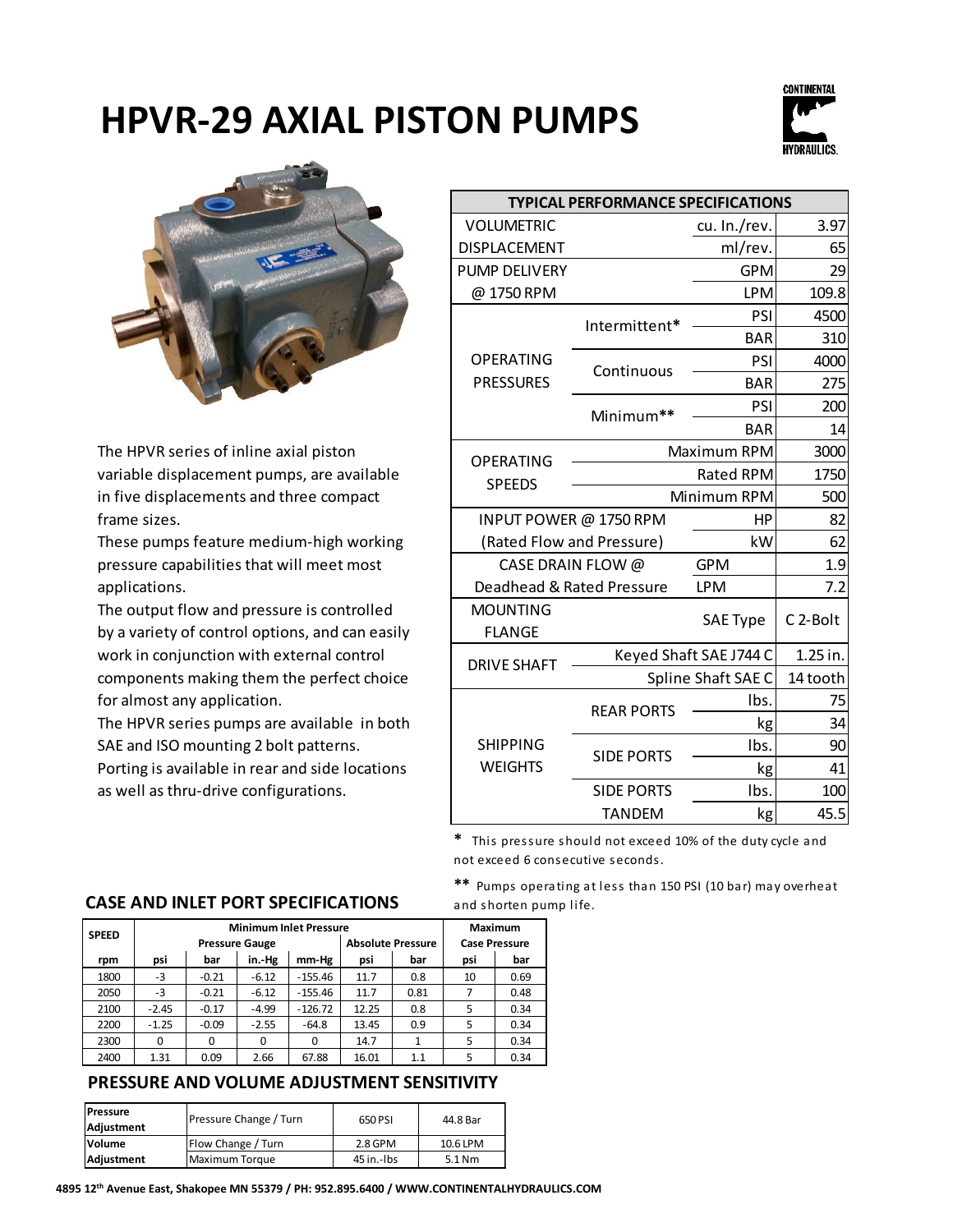





Data taken at 1800 RPM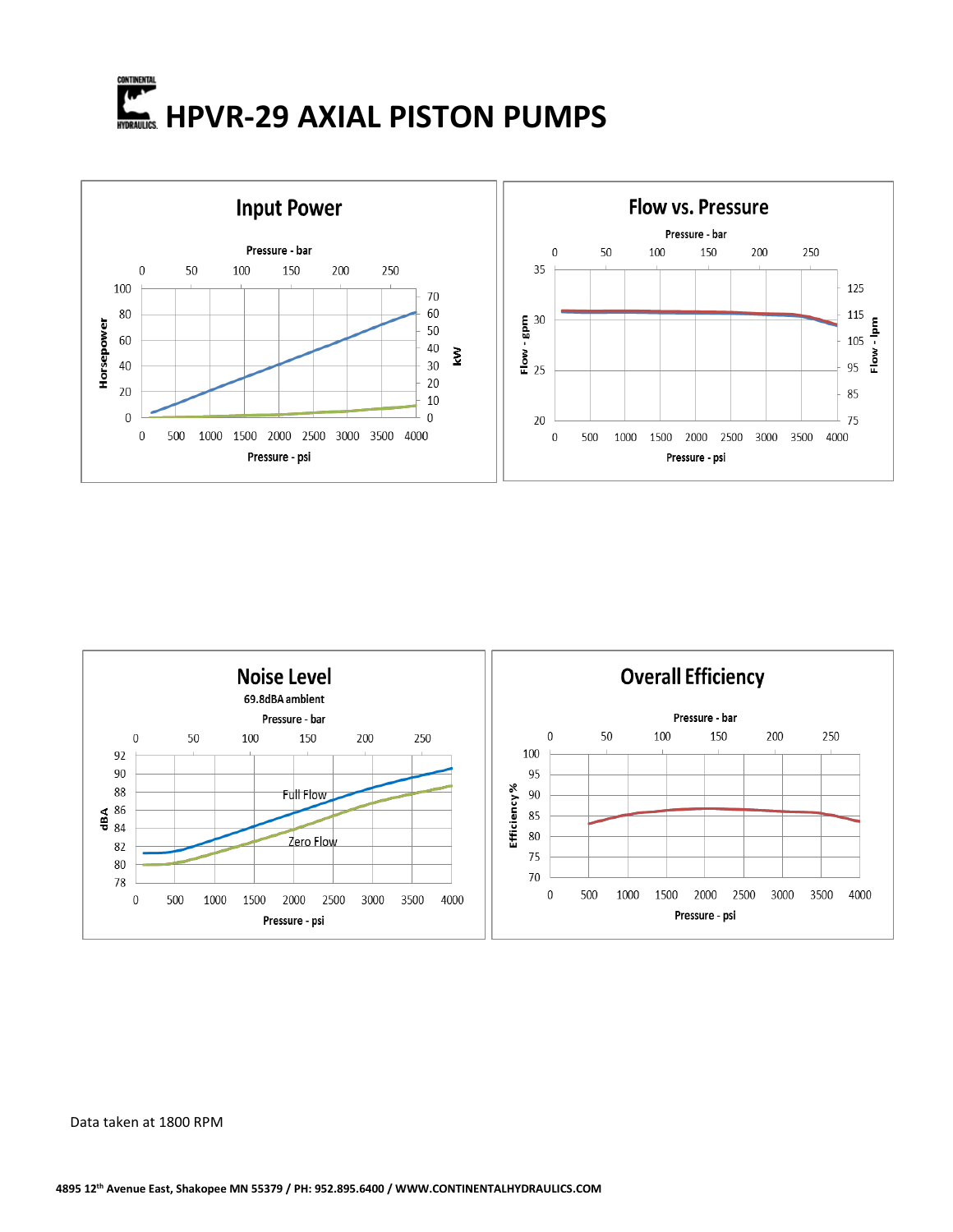

#### **Rear Port Dimension Data**



| <b>Dimensional Reference Data</b>      | Inch (mm)     |
|----------------------------------------|---------------|
| А                                      | 9.66 (245.4)  |
| в                                      | 4.76 (120.9)  |
| С                                      | 8.11 (206)    |
| D (STD Pressure Compensator)           | 5.24(133)     |
| D (Code 7 Remote & Code 19 Load Sense) | 6.41 (162.8)  |
| D (Code 26 Torque Limit)               | 9.52 (241.8)  |
|                                        | 8.90 (226)    |
|                                        | 10.64 (270.3) |



| <b>STANDARD PRESSURE</b><br>COMPENSATOR-<br>LOCATION "LF" |   |        |         | STANDARD PRESSURE<br><b>COMPENSATOR</b><br>LOCATION "RF" |
|-----------------------------------------------------------|---|--------|---------|----------------------------------------------------------|
| C                                                         |   | 0.     |         |                                                          |
|                                                           | J | O<br>٠ | n       |                                                          |
|                                                           | в | п<br>n | $\circ$ |                                                          |
|                                                           |   |        |         |                                                          |
|                                                           |   |        |         |                                                          |

| <b>Dimensional Reference Data</b>                             | Inch (mm)     |  |  |
|---------------------------------------------------------------|---------------|--|--|
| G                                                             | 2.375(60.3)   |  |  |
| н                                                             | 4.75 (120.6)  |  |  |
| I Code 1R - Rear SAE Porting                                  | <b>SAE-20</b> |  |  |
| I Code 2R-Rear BSPP Porting                                   | $1-1/4$ BSPP  |  |  |
| I Code 4R- Rear 4 Bolt Flange (Metric Threads)                | 1 SF          |  |  |
| I Code 5R- Rear 4 Bolt Flange (UNC Threads)                   | 1 SF          |  |  |
| J Code 1R - Rear SAE Porting                                  | <b>SAE-20</b> |  |  |
| J Code 2R-Rear BSPP Porting                                   | $1-1/4$ BSPP  |  |  |
| J Code 4R- Rear 4 Bolt Flange (Metric Threads)                | 2 SF          |  |  |
| J Code 5R- Rear 4 Bolt Flange (UNC Threads)                   | 2 SF          |  |  |
| Note: REAR Port Flange are code 61, Both Pressure and Suction |               |  |  |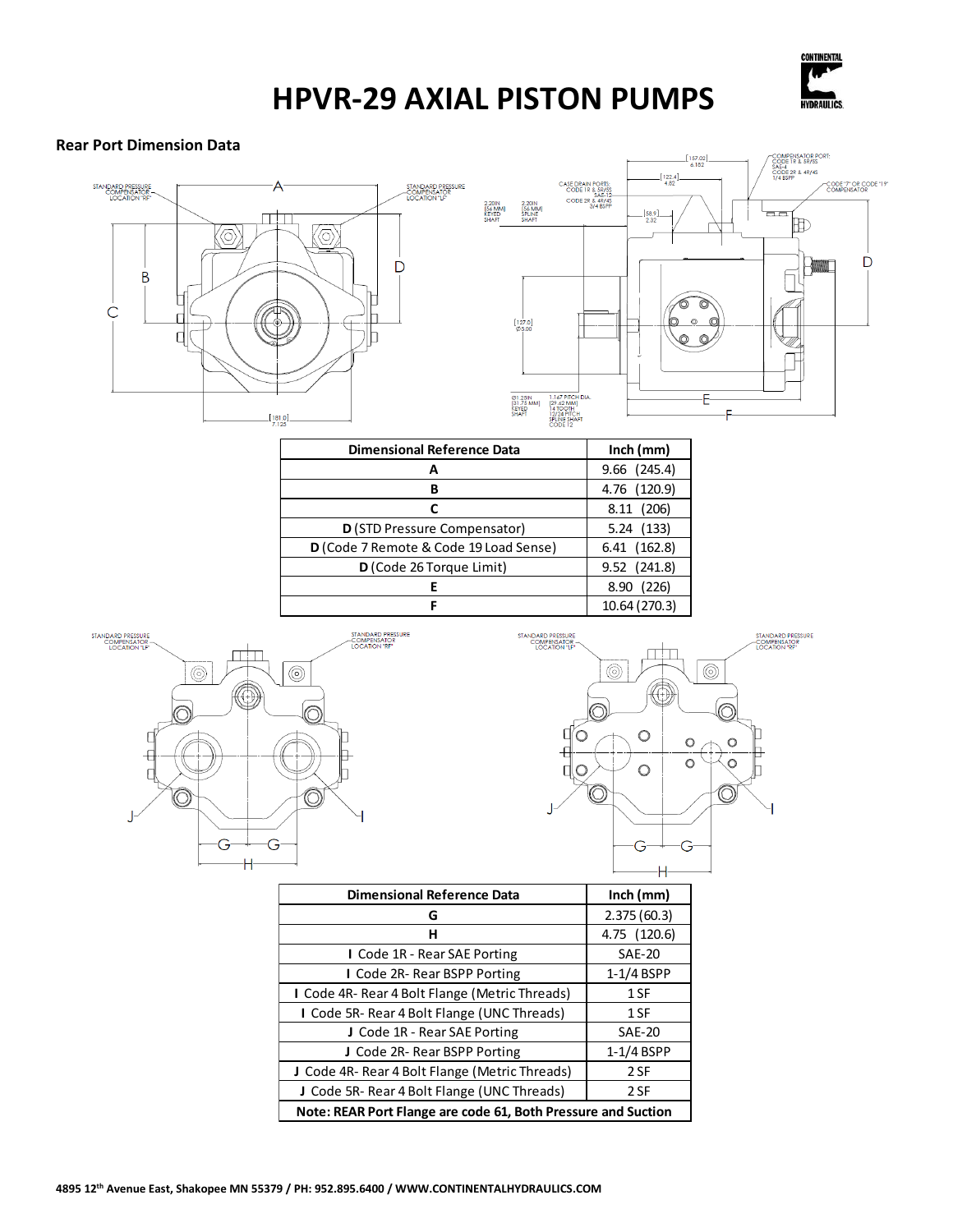

#### **Side Port Dimension Data**



| <b>Dimensional Reference Data</b>                                | Inch $(mm)$      |  |  |
|------------------------------------------------------------------|------------------|--|--|
| А                                                                | 10.24 (260.1)    |  |  |
| В                                                                | 4.76 (120.9)     |  |  |
| C                                                                | 8.11 (206)       |  |  |
| D (STD Pressure Compensator)                                     | 5.24(133)        |  |  |
| D (Code 7 Remote & Code 19 Load Sense)                           | 6.41 (162.8)     |  |  |
| D (Code 26 Torque Limit)                                         | 9.52 (241.8)     |  |  |
| Е                                                                | $9.16$ $(232.7)$ |  |  |
| F                                                                | 11.12 (282.5)    |  |  |
| I Code 4S-Side 4 Bolt Flange (Metric Threads)                    | 1 SF             |  |  |
| Code 5S-Side 4 Bolt Flange (UNC Threads)                         | 1 SF             |  |  |
| J Code 4S-Side 4 Bolt Flange (Metric Threads)                    | 2 SF             |  |  |
| Code 5S-Side 4 Bolt Flange (UNC Threads)<br>J.                   | 2 SF             |  |  |
| Note: Suction Flange are code 61 and Pressure Flange are code 62 |                  |  |  |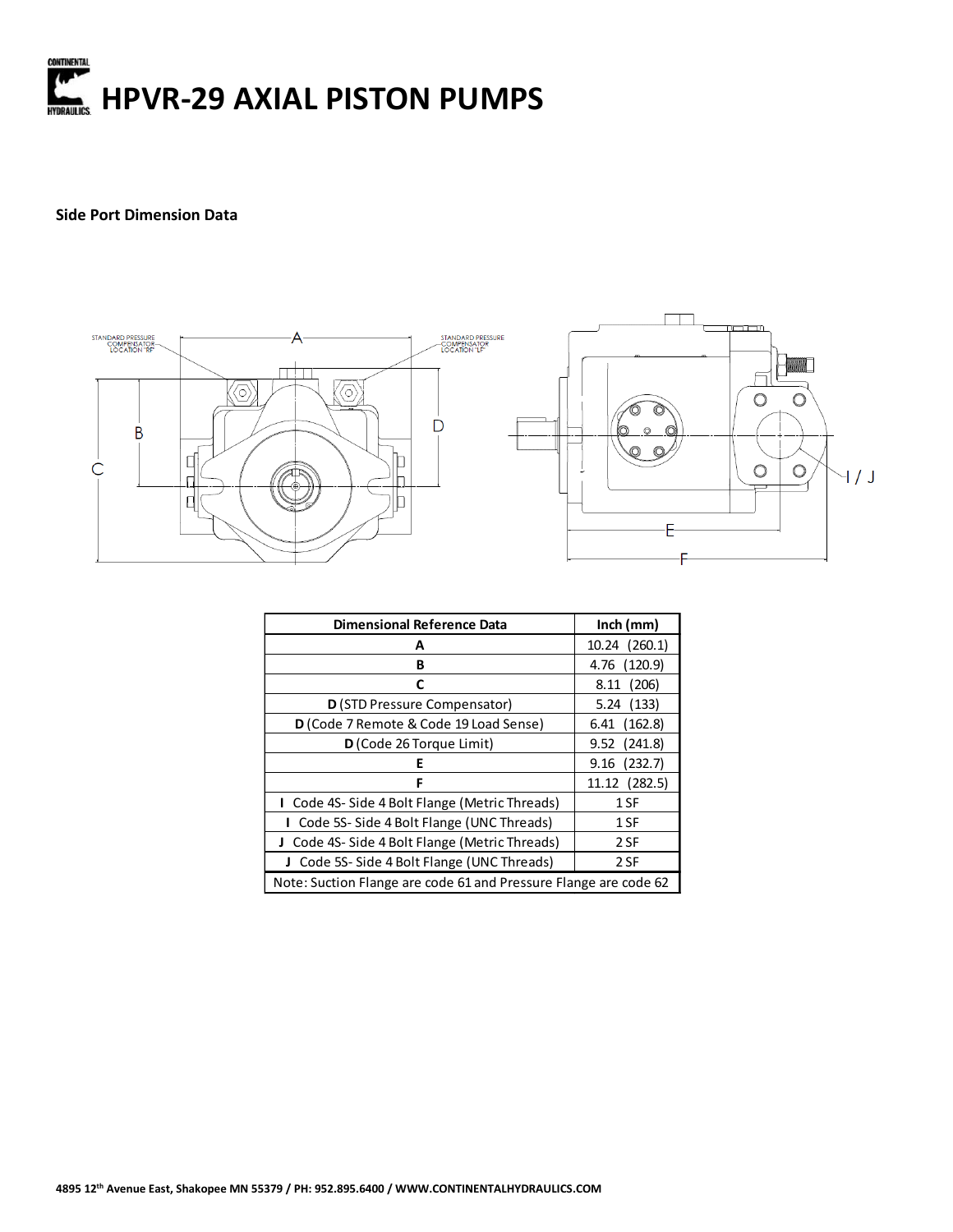





|                                                                                                                | <b>MOUNTING PAD</b> |                 | <b>DIMENSIONS</b> |                  | <b>Thread</b>            | 30° Involute                           | Maximum H.P.   | Maximum  |
|----------------------------------------------------------------------------------------------------------------|---------------------|-----------------|-------------------|------------------|--------------------------|----------------------------------------|----------------|----------|
| <b>CODE</b>                                                                                                    |                     | Inches (mm)     |                   |                  | <b>Internal Spline</b>   | Ratting*                               | Torque Rating* |          |
|                                                                                                                | A                   | B               | C                 | D                | E                        | F                                      | (at 1750 RPM)  | (in-Ibs) |
| 21                                                                                                             | SAE "A"             | 3.25<br>(82.6)  | 4.19<br>(106.4)   | 11.27<br>(86.26) | $3/8 - 16$<br><b>UNC</b> | 9 Tooth<br>16/32 Pitch<br>0.5625 Dia.  | 8.5            | 306      |
| 22                                                                                                             | SAE "B"             | 4.00<br>(101.6) | 5.75<br>(146.1)   | 11.43<br>(290.3) | $1/2 - 13$<br><b>UNC</b> | 13 Tooth<br>16/32 Pitch<br>0.8125 Dia. | 28.1           | 1012     |
| 23                                                                                                             | SAE "C"             | 5.00<br>(127.0) | 7.13<br>(181.1)   | 11.55<br>(293.4) | $5/8 - 11$<br><b>UNC</b> | 14 Tooth<br>12/24 Pitch<br>1.1667 Dia. | 43.8           | 1577     |
| 31                                                                                                             | SAE "A"             | 3.25<br>(82.6)  | 4.19<br>(106.4)   | 11.27<br>(86.26) | $3/8 - 16$<br><b>UNC</b> | 13 Tooth<br>16/32 Pitch<br>0.8125 Dia. | 28.1           | 1012     |
| <b>21D</b>                                                                                                     | SAE "A"             | 3.25<br>(82.6)  | 4.19<br>(106.4)   | 11.27<br>(86.26) | M10                      | 9 Tooth<br>16/32 Pitch<br>0.5625 Dia.  | 8.5            | 306      |
| <b>22D</b>                                                                                                     | SAE "B"             | 4.00<br>(101.6) | 5.75<br>(146.1)   | 11.43<br>(290.3) | M12                      | 13 Tooth<br>16/32 Pitch<br>0.8125 Dia. | 28.1           | 1012     |
| <b>23D</b>                                                                                                     | SAE "C"             | 5.00<br>(127.0) | 7.13<br>(181.1)   | 11.55<br>(293.4) | M16                      | 14 Tooth<br>12/24 Pitch<br>1.1667 Dia. | 43.8           | 1577     |
| 31D                                                                                                            | SAE "A"             | 3.25<br>(82.6)  | 4.19<br>(106.4)   | 11.27<br>(86.26) | M10                      | 13 Tooth<br>16/32 Pitch<br>0.8125 Dia. | 28.1           | 1012     |
| * This is the maximum horsepower or torque that can be transmitted through the shaft coupling to the rear pump |                     |                 |                   |                  |                          |                                        |                |          |